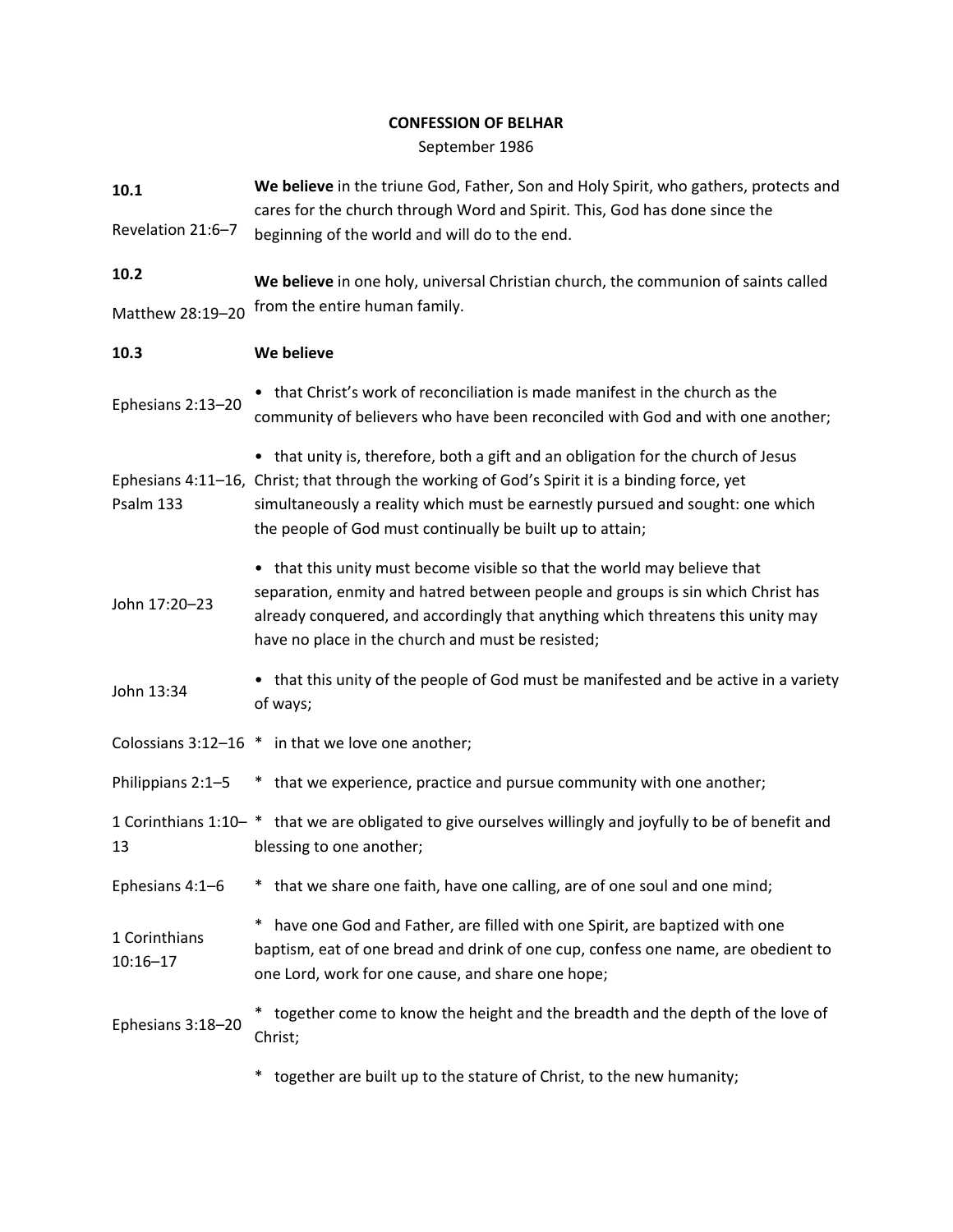| Galatians 6:2                                              | * together know and bear one another's burdens, thereby fulfilling the law of<br>Christ;                                                                                                                                                                                                                                                                     |
|------------------------------------------------------------|--------------------------------------------------------------------------------------------------------------------------------------------------------------------------------------------------------------------------------------------------------------------------------------------------------------------------------------------------------------|
| 2 Corinthians 1:3-4                                        | * that we need one another and upbuild one another, admonishing and<br>comforting one another;                                                                                                                                                                                                                                                               |
| 1 Corinthians<br>12:24b-28,<br>Ephesians 3:14-20           | * that we suffer with one another for the sake of righteousness; pray together;<br>together serve God in this world; and together fight against all which may threaten<br>or hinder this unity;                                                                                                                                                              |
| 1 Corinthians 12:4-<br>11, Romans 12:3-8                   | • that this unity can be established only in freedom and not under constraint; that<br>the variety of spiritual gifts, opportunities, backgrounds, convictions, as well as the<br>various languages and cultures, are by virtue of the reconciliation in Christ,<br>opportunities for mutual service and enrichment within the one visible people of<br>God; |
| Galatians 3:27-29                                          | • that true faith in Jesus Christ is the only condition for membership of this church;                                                                                                                                                                                                                                                                       |
| 10.4                                                       | Therefore, we reject any doctrine                                                                                                                                                                                                                                                                                                                            |
|                                                            | • which absolutizes either natural diversity or the sinful separation of people in<br>such a way that this absolutization hinders or breaks the visible and active unity of<br>the church, or even leads to the establishment of a separate church formation;                                                                                                |
|                                                            | • which professes that this spiritual unity is truly being maintained in the bond of<br>peace while believers of the same confession are in effect alienated from one<br>another for the sake of diversity and in despair of reconciliation;                                                                                                                 |
|                                                            | • which denies that a refusal earnestly to pursue this visible unity as a priceless gift<br>is sin;                                                                                                                                                                                                                                                          |
|                                                            | • which explicitly or implicitly maintains that descent or any other human or social<br>factor should be a consideration in determining membership of the church.                                                                                                                                                                                            |
| 10.5                                                       | We believe                                                                                                                                                                                                                                                                                                                                                   |
| 21                                                         | 2 Corinthians 5:17- • that God has entrusted the church with the message of reconciliation in and<br>through Jesus Christ;                                                                                                                                                                                                                                   |
| Matthew 5:9, 13-<br>16; 2 Peter 3:13;<br>Revelation 21:1-5 | • that the church is called to be the salt of the earth and the light of the world,<br>that the church is called blessed because it is a peacemaker, that the church is<br>witness both by word and by deed to the new heaven and the new earth in which<br>righteousness dwells;                                                                            |
| Romans 6:12-14,                                            | • that God's life-giving Word and Spirit has conquered the powers of sin and<br>death, and therefore also of irreconciliation and hatred, bitterness and enmity, that                                                                                                                                                                                        |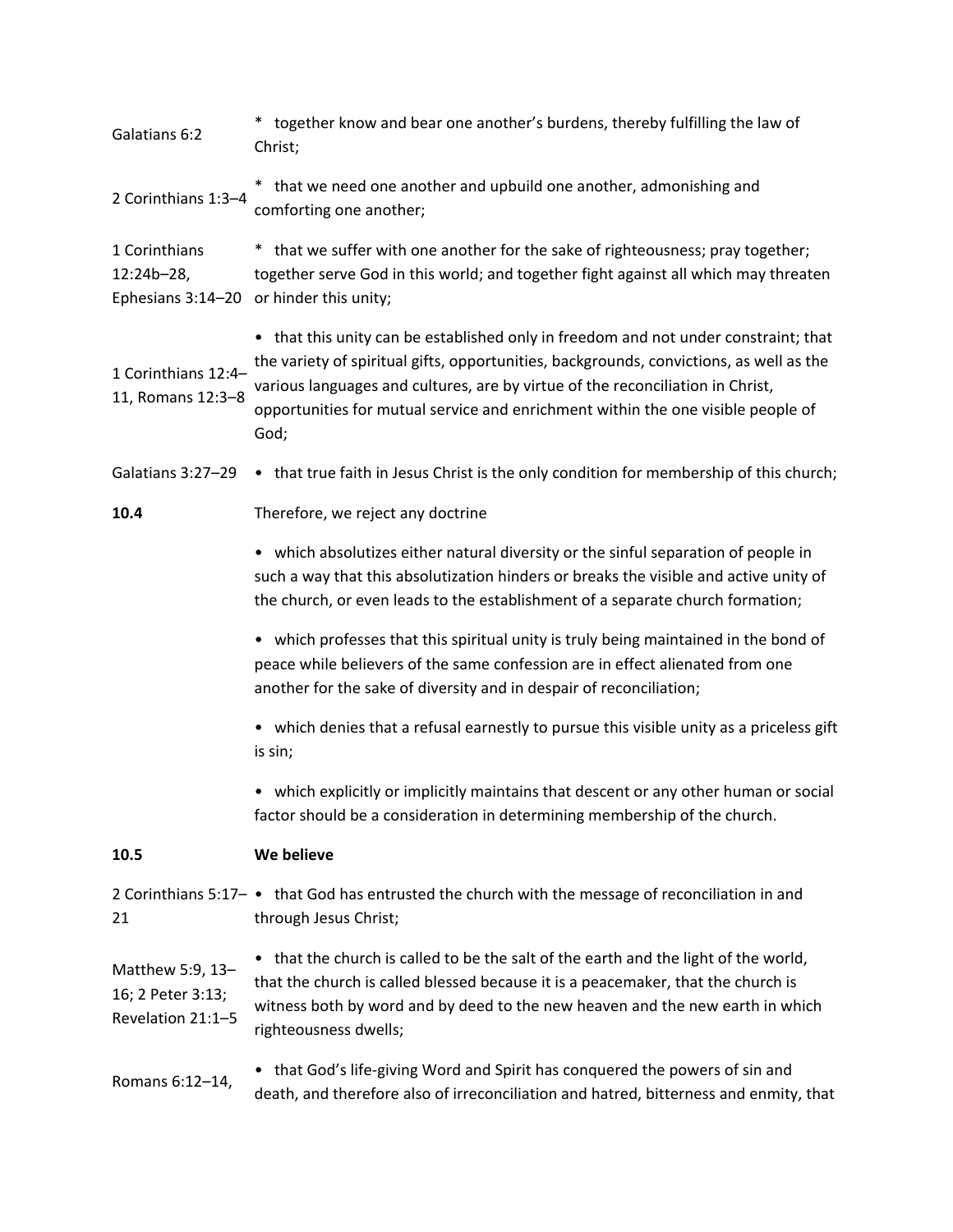| Colossians 1:11–14 God's life-giving Word and Spirit will enable the church to live in a new obedience |
|--------------------------------------------------------------------------------------------------------|
| which can open new possibilities of life for society and the world;                                    |

• that the credibility of this message is seriously affected and its beneficial work obstructed when it is proclaimed in a land which professes to be Christian, but in which the enforced separation of people on a racial basis promotes and perpetuates alienation, hatred and enmity;

James 2:8–9 • that any teaching which attempts to legitimate such forced separation by appeal to the gospel, and is not prepared to venture on the road of obedience and reconciliation, but rather, out of prejudice, fear, selfishness and unbelief, denies in advance the reconciling power of the gospel, must be considered ideology and false doctrine.

**10.6 Therefore, we reject any doctrine** which, in such a situation sanctions in the name of the gospel or of the will of God the forced separation of people on the grounds of race and color and thereby in advance obstructs and weakens the ministry and experience of reconciliation in Christ.

## **10.7 We believe**

- Isaiah 42:1–7 • that God has revealed God's self as the one who wishes to bring about justice and true peace among people;
- Luke 6:20–26 • that God, in a world full of injustice and enmity, is in a special way the God of the destitute, the poor and the wronged
- Luke 4:16–19 • that God calls the church to follow God in this; for God brings justice to the oppressed and gives bread to the hungry;
- Luke 7:22 that God frees the prisoner and restores sight to the blind;
- Psalm 146 • that God supports the downtrodden, protects the stranger, helps orphans and widows and blocks the path of the ungodly;
- James 1:27 • that for God pure and undefiled religion is to visit the orphans and the widows in their suffering;
- Micah 6:8 that God wishes to teach the church to do what is good and to seek the right;

Amos 5:14–15, 23– • that the church must therefore stand by people in any form of suffering and need, which 24 implies, among other things, that the church must witness against and strive against any form of injustice, so that justice may roll down like waters, and righteousness like an ever